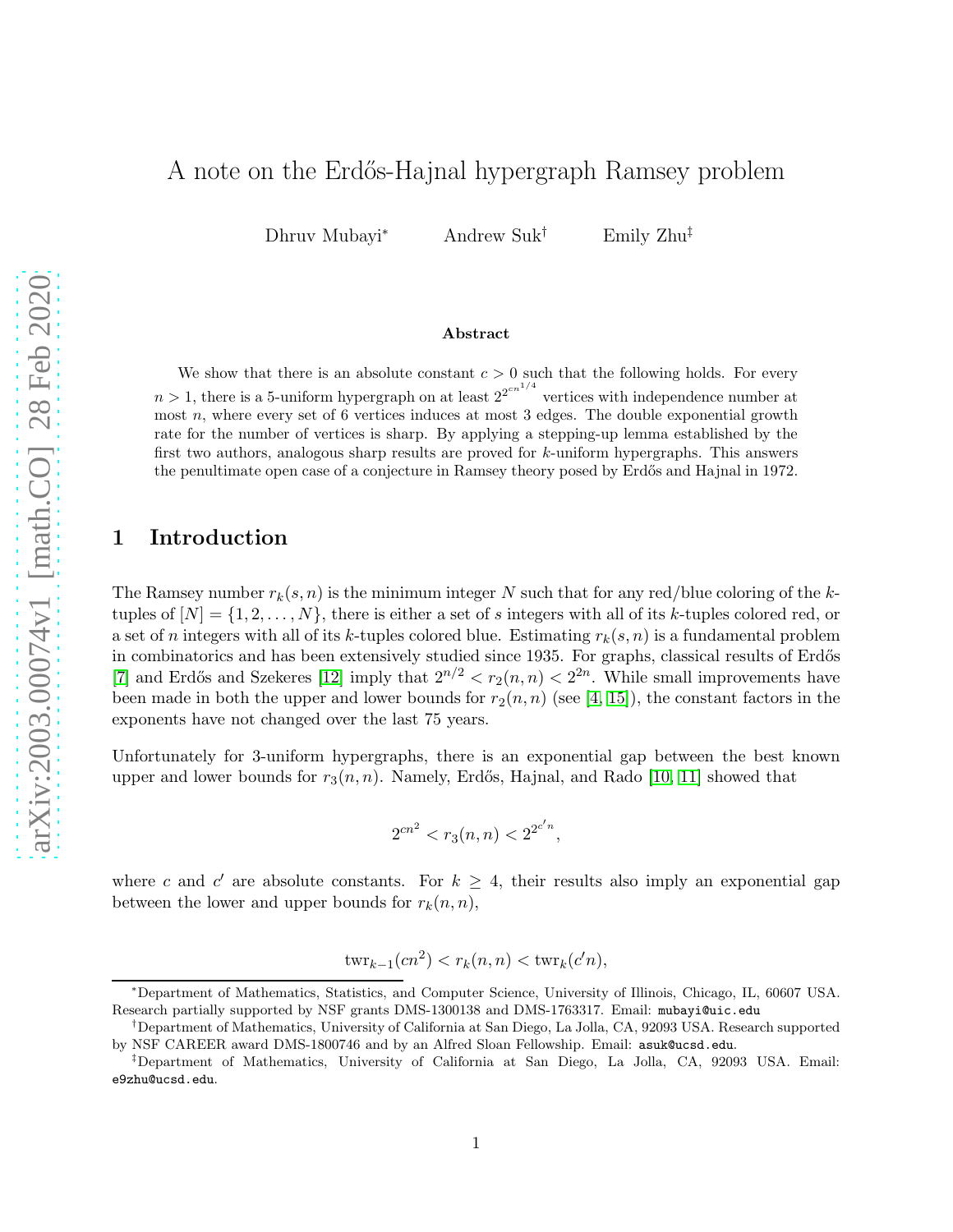where the *tower function* is defined recursively as  $\text{twr}_1(x) = x$  and  $\text{twr}_{i+1} = 2^{\text{twr}_i(x)}$ . Determining the tower growth rate of  $r_k(n, n)$  is one of the most central problems in extremal combinatorics. Erdős, Hajnal, and Rado conjectured that the upper bound is closer to the truth, namely  $r_k(n,n)$  $\text{twr}_k(\Theta(n))$ , and Erdős offered a \$500 reward for a proof (see [\[5\]](#page-10-5)).

Off-diagonal Ramsey numbers  $r_k(s, n)$  have also been extensively studied. Here, k and s are fixed constants and n tends to infinity. It follows from well-known results that  $r_2(s,n) = n^{\Theta(1)}$  (see [\[1,](#page-10-6) [2,](#page-10-7) [3,](#page-10-8) [11\]](#page-10-4) for the best known bounds), and for 3-uniform hypergraphs,  $r_3(s, n) = 2^{n^{\Theta(1)}}$  (see [\[6\]](#page-10-9) for the best known bounds).

For  $k > 3$ , Erdős, Hajnal, and Rado showed that  $r_k(s,n) \leq \text{twr}_{k-1}(n^c)$  where  $c = c(k, s)$ , and Erdős and Hajnal conjectured that this bound is the correct tower growth rate. In [\[13\]](#page-10-10), the first two authors verified the conjecture for  $s \geq k+2$ , and for the last case  $s = k+1$ , they showed that  $r_k(k+1,n) \geq \text{twr}_{k-2}(n^{c \log n})$ . Hence, there remains an exponential gap between the best known lower and upper bounds for  $r_k(k+1, n)$  for  $k \geq 4$ .

Due to our lack of understanding of  $r_k(k+1,n)$ , Erdős and Hajnal in [\[9\]](#page-10-11) introduced the following more general function (their notation was different).

**Definition 1.1.** For integers  $2 \leq k < n$  and  $2 \leq t \leq k+1$ , let  $r_k(k+1,t;n)$  be the minimum N such that for every red/blue coloring of the k-tuples of  $[N]$ , there is a set of  $k+1$  integers with at least t of its k-tuples colored red, or a set of n integers with all of its k-tuples colored blue.

Clearly  $r_k(k + 1, 1; n) = n$  and  $r_k(k + 1, k + 1; n) = r_k(k + 1, n)$ . For each  $t \in \{2, ..., k\}$ , Erdős and Hajnal [\[9\]](#page-10-11) showed that  $r_k(k + 1, t; n) < \text{twr}_{t-1}(n^{\Theta(1)})$  and conjectured that

<span id="page-1-0"></span>
$$
r_k(k+1,t;n) = \text{twr}_{t-1}(n^{\Theta(1)}).
$$
\n(1)

This is known to be true for  $k \leq 3$  and for  $t \leq 3$  [\[9\]](#page-10-11). When  $k \geq 5$ , the first two authors [\[14\]](#page-11-1) verified [\(1\)](#page-1-0) for all  $3 \le t \le k-2$ . Our main result verifies [\(1\)](#page-1-0) for  $t = k-1$ , which is one of the last two remaining cases.

<span id="page-1-1"></span>**Theorem 1.2.** For  $k \ge 4$ , we have  $r_k(k+1, k-1; n) = \text{twr}_{k-2}(n^{\Theta(1)})$ .

This significantly improves the previous best known lower bound for  $r_k(k+1, k-1; n)$ , which was one exponential less than above (see [\[14\]](#page-11-1)). This also immediately implies the following new lower bound for  $r_k(k+1, k; n)$ , which is now one exponential off from the upper bound obtained by Erdős and Hajnal.

**Corollary 1.3.** For  $k \ge 4$ , we have  $r_k(k + 1, k; n) > \text{twr}_{k-2}(n^{\Theta(1)})$ .

Finally, let us point out that Erdős and Hajnal conjectured that the tower growth rate for both  $r_k(k+1,k;n)$  and the classical Ramsey number  $r_k(k+1,n)$  are the same. Thus, verifying [\(1\)](#page-1-0) for  $r_k(k+1,k;n)$  would determine the tower height for  $r_k(k+1,n)$ .

We develop several crucial new ingredients to the stepping up method in our construction, for example, part (1) of Lemma [2.3,](#page-2-0) and on page 8, analyzing sequences of local maxima. It is plausible that these new ideas can be further enhanced to determine the tower height of  $r_k(k+1,n)$ .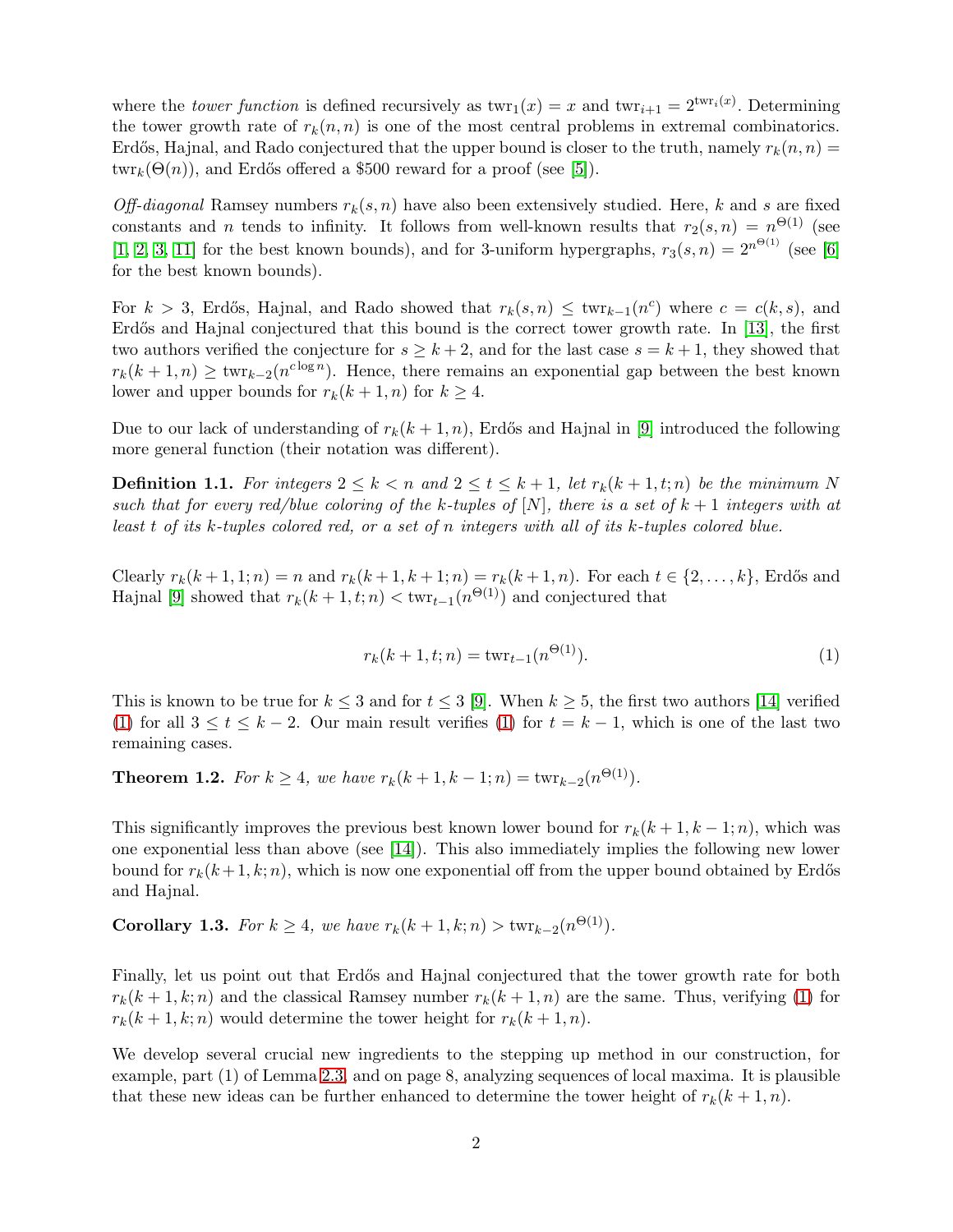### 2 Proof of Theorem [1.2](#page-1-1)

In [\[13\]](#page-10-10), the first two authors proved the following.

<span id="page-2-1"></span>**Theorem 2.1** (Theorem 7 in [\[13\]](#page-10-10)). For  $k \ge 6$  and  $t \ge 5$ , we have  $r_k(k+1, t; 2kn) > 2^{r_{k-1}(k,t-1;n)-1}$ .

In what follows, we will prove the following theorem. Together with Theorem [2.1,](#page-2-1) Theorem [1.2](#page-1-1) quickly follows.

**Theorem 2.2.** There is an absolute constant  $c > 0$  such that  $r_5(6, 4; n) > 2^{2cn^{1/4}}$ .

#### 2.1 A double exponential lower bound for  $r_5(6, 4; n)$

In this section, we begin with a graph coloring with certain properties which we will later use to define a two-coloring of the edges of a 5-uniform hypergraph.

<span id="page-2-0"></span>**Lemma 2.3.** For  $n \geq 6$ , there is an absolute constant  $c > 0$  such that the following holds. There exists a red/blue coloring  $\phi$  of the pairs of  $\{0, 1, \ldots, \lfloor 2^{cn} \rfloor\}$  such that:

- 1. There are no 3 disjoint n-sets  $A, B, C \subset \{0, 1, \ldots, \lfloor 2^{cn} \rfloor\}$  with the property that there is a bijection  $f : B \to C$  such that for any  $a \in A, b \in B$ , at least one of  $\phi(a, b) = red$  or  $\phi(a, f(b)) = blue$  occurs.
- 2. There is no n-set  $A \subset \{0, 1, \ldots, \lfloor 2^{cn} \rfloor\}$  such that every 4-tuple  $a_i, a_j, a_k, a_\ell \in A$  with  $a_i <$  $a_i < a_k < a_\ell$  avoids the pattern:

$$
\phi(a_i, a_j) = \phi(a_j, a_k) = \phi(a_j, a_\ell) = red, \qquad \phi(a_i, a_k) = \phi(a_i, a_\ell) = \phi(a_k, a_\ell) = blue
$$

*Proof.* Set  $N = \lfloor 2^{cn} \rfloor$ , where c is a sufficiently small constant that will be determined later. Consider a random 2-coloring of the unordered pairs of  $\{0, 1, \ldots, N-1\}$  where each pair is assigned red or blue with equal probability independent of all other pairs. Then, the expected number of  $A, B, C$ as in part 1 is at most

$$
\binom{N}{n}^3 n! \left(\frac{3}{4}\right)^{n^2} < \frac{1}{3},
$$

where the inequality holds by taking c sufficiently small. This is since we pick each of the  $n$ -sets, one of n! possible bijections from B to C, and then there is a  $\frac{3}{4}$  probability that we have the desired color pattern for each pair of  $a \in A, b \in B$ .

We call a 4-tuple  $a_i, a_j, a_k, a_\ell \in \{0, 1, \ldots, N-1\}$  with  $a_i < a_j < a_k < a_\ell$  bad if

$$
\phi(a_i, a_j) = \phi(a_j, a_k) = \phi(a_j, a_\ell) = \text{red}, \qquad \phi(a_i, a_k) = \phi(a_i, a_\ell) = \phi(a_k, a_\ell) = \text{blue}
$$

and good otherwise. The probability that such a fixed 4-tuple is bad is  $\frac{1}{2^6} = \frac{1}{64}$  and thus the probability that such a fixed 4-tuple is good is  $\frac{63}{64}$ . Now consider some fixed n-set  $A \subset \{0, 1, \ldots, N -$ 1}. We estimate the probability that A contains no bad 4-tuple. Note that there exists a partial Steiner  $(n, 4, 2)$ -system S on A, i.e. a 4-uniform hypergraph on the *n*-vertex set A with the property that every pair of vertices is contained in at most one 4-tuple, with at least  $c'n^2$  edges where  $c' > 0$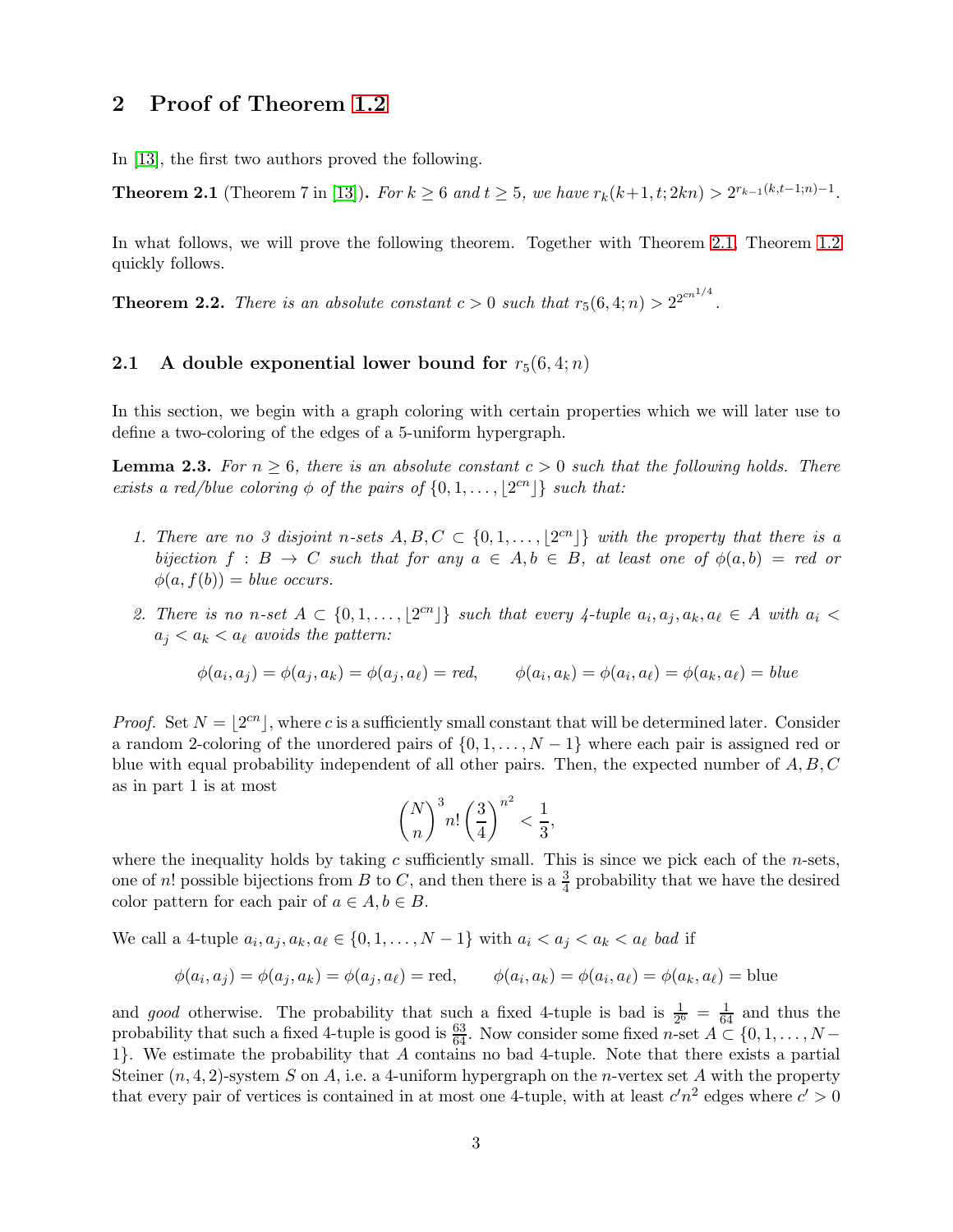is some constant (e.g. see [\[8\]](#page-10-12)). Then, the probability that a 4-tuple in A is good is at most the probability that every 4-tuple in S is good. Since 4-tuples in S are independent as no two 4-tuples have more than one vertex is common, the probability that every 4-tuple in S is a good 4-tuple is at most  $\left(\frac{63}{64}\right)^{c'n^2}$ . Therefore, the expected number of *n*-sets *A* with only good 4-tuples is at most

$$
\binom{N}{n} \left(\frac{63}{64}\right)^{c'n^2} < \frac{1}{3},
$$

again where we take  $c$  sufficiently small. Thus, by Markov's inequality and the union bound, we conclude that there is a 2-coloring  $\phi$  with the desired properties.  $\Box$ 

We will use this lemma to produce a coloring of a 5-uniform hypergraph. Given some natural number N, let  $V = \{0, 1, ..., 2^N-1\}$ . Then for  $v \in V$ , we write  $v = \sum_{i=0}^{N-1} v(i)2^i$  where  $v(i) \in \{0, 1\}$ for each i. For any  $u \neq v$ , we then let  $\delta(u, v)$  denote the largest  $i \in \{0, 1, \ldots, N - 1\}$  such that  $u(i) \neq v(i)$ . We then have the following properties.

**Property I:** For every triple  $u < v < w$ ,  $\delta(u, v) \neq \delta(v, w)$ .

**Property II:** For  $v_1 < \cdots < v_r$ ,  $\delta(v_1, v_r) = \max_{1 \leq i \leq r-1} \delta(v_i, v_{i+1}).$ 

From Properties I and II, we also derive the following.

**Property III:** For every 4-tuple  $v_1 < \cdots < v_4$ , if  $\delta(v_1, v_2) > \delta(v_2, v_3)$ , then  $\delta(v_1, v_2) \neq \delta(v_3, v_4)$ . Note that if  $\delta(v_1, v_2) < \delta(v_2, v_3)$ , it is possible that  $\delta(v_1, v_2) = \delta(v_3, v_4)$ .

**Property IV:** For  $v_1 < \cdots < v_r$ , set  $\delta_j = \delta(v_j, v_{j+1})$  for  $j \in [r-1]$  and suppose that  $\delta_1, \ldots, \delta_{r-1}$ forms a monotone sequence. Then for every subset of k vertices  $v_{i_1}, v_{i_2}, \ldots, v_{i_k}$  where  $v_{i_1} < \cdots < v_{i_k}$ ,  $\delta(v_{i_1}, v_{i_2}), \delta(v_{i_2}, v_{i_3}), \ldots, \delta(v_{i_{k-1}}, v_{i_k})$  forms a monotone sequence. Moreover for every subset of  $k-1$ such  $\delta_j$ 's, i.e.  $\delta_{j_1}, \delta_{j_2}, \ldots, \delta_{j_{k-1}}$ , there are k vertices  $v_{i_1}, \ldots, v_{i_k}$  such that  $\delta(v_{i_t}, v_{i_{t+1}}) = \delta_{j_t}$ .

We now turn to the coloring of a 5-uniform hypergraph. Let  $c > 0$  be the constant given by Lemma [2.3](#page-2-0) and let  $U = \{0, 1, \ldots, \lfloor 2^{cn} \rfloor\}$  and  $\phi : {\binom{U}{2}} \to {\text{red, blue}}$  be a 2-coloring of the pairs of U satisfying the properties given in the lemma. Now let  $N = 2^{\lfloor 2^{cn} \rfloor}$  and let  $V = \{0, 1, ..., N - 1\}$ . In the following, we will use the coloring  $\phi$  to define a red/blue coloring  $\chi : \binom{V}{5}$  $\binom{V}{5}$   $\rightarrow$  {red, blue} of the 5-tuples of V such that  $\chi$  produces at most 3 red edges among any 6 vertices and  $\chi$  does not produce a blue copy of  $K_{128n^4}^{(5)}$ . This would imply that  $r_5(6, 4; n) > 2^{2^{c'n^{1/4}}}$  for some constant  $c' > 0.$ 

For  $v_1, \ldots, v_5 \in V$  with  $v_1 < v_2 < \cdots < v_5$ , let  $\delta_i = \delta(v_i, v_{i+1})$ . We set  $\chi(v_1, \ldots, v_5)$  = red if:

1. We have that  $\delta_1, \delta_2, \delta_3, \delta_4$  are monotone and form a bad 4-tuple, that is, if  $\delta_1 < \delta_2 < \delta_3 < \delta_4$ then:

$$
\phi(\delta_1, \delta_2) = \phi(\delta_2, \delta_3) = \phi(\delta_2, \delta_4) = \text{red}, \qquad \phi(\delta_1, \delta_3) = \phi(\delta_1, \delta_4) = \phi(\delta_3, \delta_4) = \text{blue},
$$

and if  $\delta_1 > \delta_2 > \delta_3 > \delta_4$  then:

$$
\phi(\delta_4, \delta_3) = \phi(\delta_3, \delta_2) = \phi(\delta_3, \delta_1) = \text{red}, \qquad \phi(\delta_4, \delta_2) = \phi(\delta_4, \delta_1) = \phi(\delta_2, \delta_1) = \text{blue}.
$$

2. We have that  $\delta_1 > \delta_2 < \delta_3 > \delta_4$ , where  $\delta_1, \delta_2, \delta_3, \delta_4$  are all distinct with  $\delta_1 < \delta_3, \delta_2 > \delta_4$  and  $\phi(\delta_1, \delta_4) = \text{red}, \phi(\delta_2, \delta_4) = \text{blue}.$  The ordering can also be expressed as  $\delta_3 > \delta_1 > \delta_2 > \delta_4.$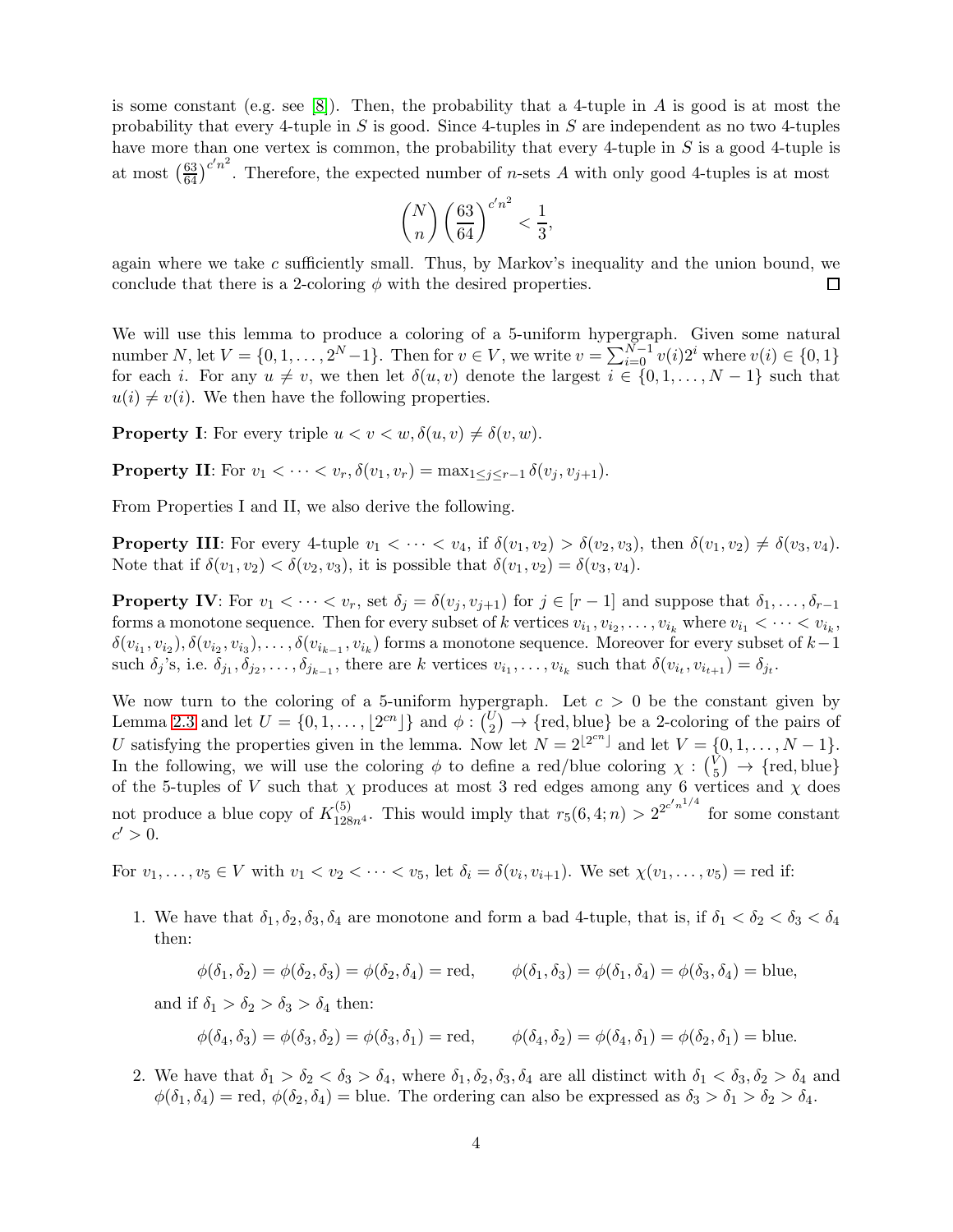

Figure 1: Examples of  $v_1 < v_2 < v_3 < v_4 < v_5$  and  $\delta_i = \delta(v_i, v_{i+1})$  for  $i \in [4]$  such that  $\chi(v_1, \ldots, v_5)$ is red. Each  $v_i$  is represented in binary with the left-most entry corresponding to the most significant bit.

- 3. We have that  $\delta_1 < \delta_2 > \delta_3 < \delta_4$ , where  $\delta_1, \delta_2, \delta_3, \delta_4$  are all distinct with  $\delta_1 < \delta_3, \delta_2 > \delta_4$  and  $\phi(\delta_1, \delta_4)$  = red,  $\phi(\delta_1, \delta_3)$  = blue. The ordering can also be expressed as  $\delta_2 > \delta_4 > \delta_3 > \delta_1$ .
- 4. We have that  $\delta_1 < \delta_2 > \delta_3 < \delta_4$  and  $\delta_1 = \delta_4$ . In other words,  $\delta_2 > \delta_1 = \delta_4 > \delta_3$ .

Otherwise  $\chi(v_1,\ldots,v_5) =$  blue.

Assume for the sake of contradiction that there are at least 4 red edges among some 6 vertices. Let these vertices be  $v_1, \ldots, v_6$  where  $v_1 < v_2 < \cdots < v_6$  and let  $\delta_i = \delta(v_i, v_{i+1})$ . Let  $e_i = \{v_1, \ldots, v_6\} \setminus$  $\{v_i\}$ . Let  $\delta(e_i)$  be the resulting sequence of  $\delta$ 's. In particular, for  $i = 1$ ,  $\delta(e_1) = (\delta_2, \delta_3, \delta_4, \delta_5)$ . For  $2 \le i \le 5$ ,  $\delta(e_i) = (\delta_1, \ldots, \delta(v_{i-1}, v_{i+1}), \ldots, \delta_5)$ . For  $i = 6$ ,  $\delta(e_6) = (\delta_1, \delta_2, \delta_3, \delta_4)$ . In the following we will often use that if  $2 \leq i \leq 5$ , then  $\delta(v_{i-1}, v_{i+1}) = \max(\delta_{i-1}, \delta_i)$  by Property II.

For convenience, if inequalities are known between consecutive  $\delta$ 's, this will be indicated in the sequence by replacing the comma with the respective sign. For instance, assume that  $\delta_1 < \delta_2$  $\delta_3 < \delta_4 > \delta_5$ . Then since  $\delta(e_1) = (\delta_2, \delta_3, \delta_4, \delta_5)$  has  $\delta_2 > \delta_3 < \delta_4 > \delta_5$ , we will write

$$
\delta(e_1) = (\delta_2 > \delta_3 < \delta_4 > \delta_5).
$$

Similarly, if not all inequalities are known, as in  $\delta(e_3)$ , we write,

$$
\delta(e_3)=(\delta_1<\delta_2\;,\;\delta_4>\delta_5).
$$

Now we will consider cases depending on the ordering of  $\delta_1, \ldots, \delta_5$ , and we will further split into subcases by taking an ordering and reversing it. There are 16 possible orderings so we will have 8 cases in what follows.

Case 1a: Suppose  $\delta_1 > \delta_2 < \delta_3 > \delta_4 < \delta_5$ . This implies that

$$
\delta(e_1) = (\delta_2 < \delta_3 > \delta_4 < \delta_5),
$$
\n
$$
\delta(e_2) = \delta(e_3) = (\delta_1 \ , \ \delta_3 > \delta_4 < \delta_5),
$$
\n
$$
\delta(e_4) = \delta(e_5) = (\delta_1 > \delta_2 < \delta_3 \ , \ \delta_5),
$$
\n
$$
\delta(e_6) = (\delta_1 > \delta_2 < \delta_3 > \delta_4).
$$

In particular, note that at least one of  $e_4, e_5, e_6$  must be red so we must have that  $\delta_1 < \delta_3$  and  $\delta_2 > \delta_4$ . However, since  $\delta_1 > \delta_2 > \delta_4$ , note that  $e_1$  is only red if  $\delta_2 = \delta_5$  and similarly  $e_2, e_3$  are only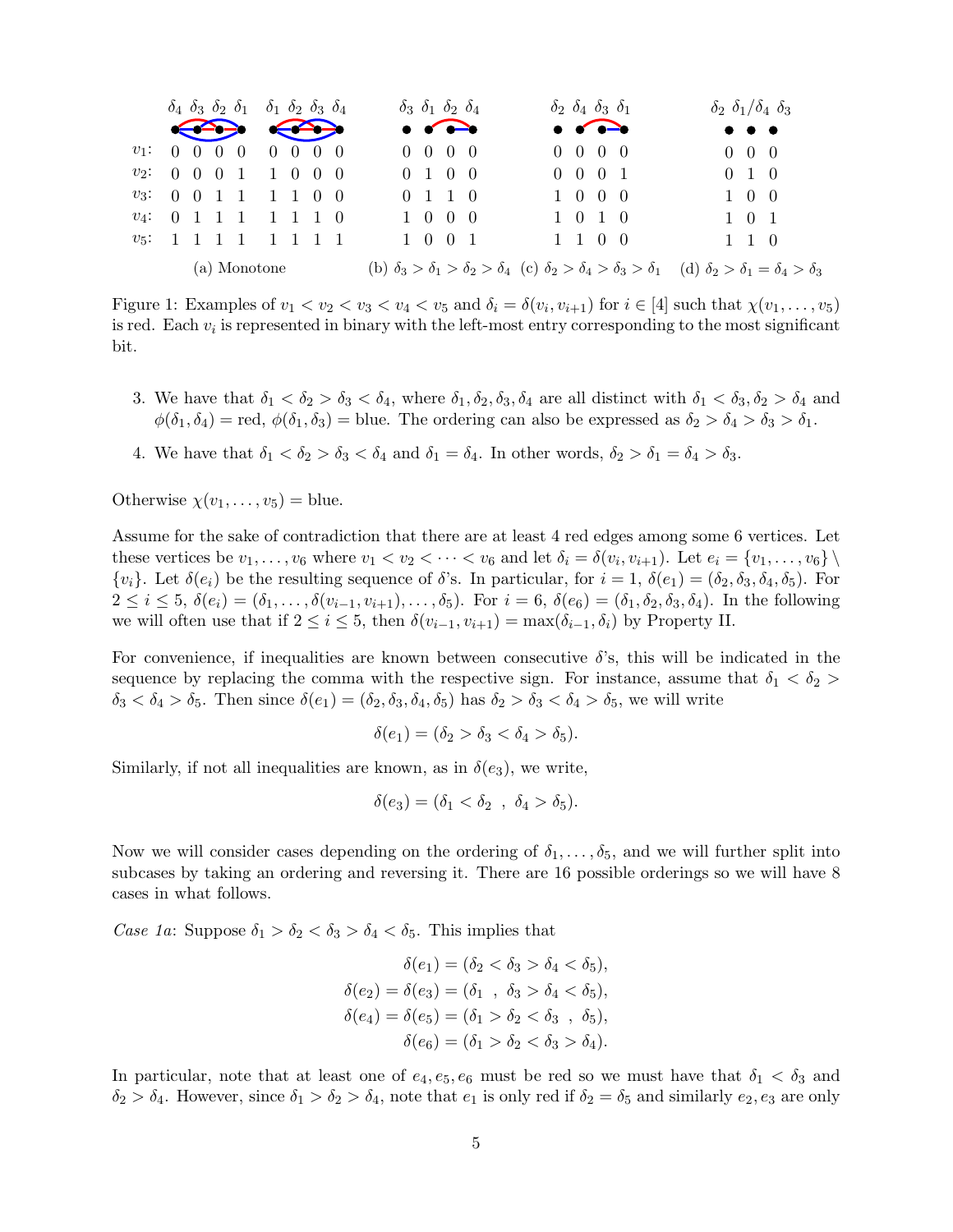red if  $\delta_1 = \delta_5$ . Since these cannot happen simultaneously, there is at least one blue edge among these three edges. Thus, we must have that  $e_4, e_5$  are also red to avoid having three blue edges, making  $\delta_2 > \delta_5$  (and  $\delta_3 > \delta_5$ ). However, then  $\delta_1 > \delta_2 > \delta_5$  so none of  $e_1, e_2, e_3$  are red and thus there are at most 3 red edges.

Case 1b: Suppose  $\delta_1 < \delta_2 > \delta_3 < \delta_4 > \delta_5$ . This implies that

$$
\delta(e_1) = \delta(e_2) = (\delta_2 > \delta_3 < \delta_4 > \delta_5), \n\delta(e_3) = \delta(e_4) = (\delta_1 < \delta_2 , \delta_4 > \delta_5), \n\delta(e_5) = \delta(e_6) = (\delta_1 < \delta_2 > \delta_3 < \delta_4).
$$

Note that  $e_3, e_4$  are blue so we must have that all of  $e_1, e_2, e_5, e_6$  are red. If  $e_5, e_6$  are red, then regardless of which rule applies,  $\delta_2 > \delta_4$  and thus  $e_1, e_2$  are blue, so there are at most 2 red edges.

Case 2a: Suppose  $\delta_1 > \delta_2 > \delta_3 < \delta_4 > \delta_5$ . This implies that

$$
\delta(e_1) = (\delta_2 > \delta_3 < \delta_4 > \delta_5),
$$
  
\n
$$
\delta(e_2) = (\delta_1 > \delta_3 < \delta_4 > \delta_5),
$$
  
\n
$$
\delta(e_3) = \delta(e_4) = (\delta_1 > \delta_2 , \delta_4 > \delta_5),
$$
  
\n
$$
\delta(e_5) = \delta(e_6) = (\delta_1 > \delta_2 > \delta_3 < \delta_4).
$$

Note that  $e_5, e_6$  are blue so that all of  $e_1, \ldots, e_4$  are red. Since  $e_1$  is red, we must have that  $\delta_2 < \delta_4$ , so  $\delta(e_i)$  are ordered as in the second condition for red edges for all  $i \in [4]$ . Thus,  $e_1$  implies that  $\phi(\delta_2, \delta_5)$  = red while  $e_3$  implies that  $\phi(\delta_2, \delta_5)$  = blue, a contradiction.

Case 2b: Suppose  $\delta_1 < \delta_2 < \delta_3 > \delta_4 < \delta_5$ . This implies that

$$
\delta(e_1) = \delta(e_2) = (\delta_2 < \delta_3 > \delta_4 < \delta_5),
$$
  
\n
$$
\delta(e_3) = (\delta_1 < \delta_3 > \delta_4 < \delta_5),
$$
  
\n
$$
\delta(e_4) = \delta(e_5) = (\delta_1 < \delta_2 < \delta_3 , \delta_5),
$$
  
\n
$$
\delta(e_6) = (\delta_1 < \delta_2 < \delta_3 > \delta_4).
$$

Since  $e_6$  is blue, in order to have at least 4 red edges, we must have that  $e_4, e_5$  are red. Thus  $\delta_3 < \delta_5$ . However, then for  $e_1, e_2$  to be red, we must have that  $\delta_2 = \delta_5$ , which is impossible since  $\delta_2 < \delta_5$ . Thus, there are at most 3 red edges here.

Case 3a: Suppose  $\delta_1 > \delta_2 < \delta_3 > \delta_4 > \delta_5$ . This implies that

$$
\delta(e_1) = (\delta_2 < \delta_3 > \delta_4 > \delta_5),
$$
  
\n
$$
\delta(e_2) = \delta(e_3) = (\delta_1 , \delta_3 > \delta_4 > \delta_5),
$$
  
\n
$$
\delta(e_4) = (\delta_1 > \delta_2 < \delta_3 > \delta_5),
$$
  
\n
$$
\delta(e_5) = \delta(e_6) = (\delta_1 > \delta_2 < \delta_3 > \delta_4).
$$

Since  $e_1$  is blue, we must have that  $e_5, e_6$  are red and thus  $\delta_1 < \delta_3$ . However, we also must have  $e_2, e_3$  are red and thus  $\delta_1 > \delta_3$ , a contradiction.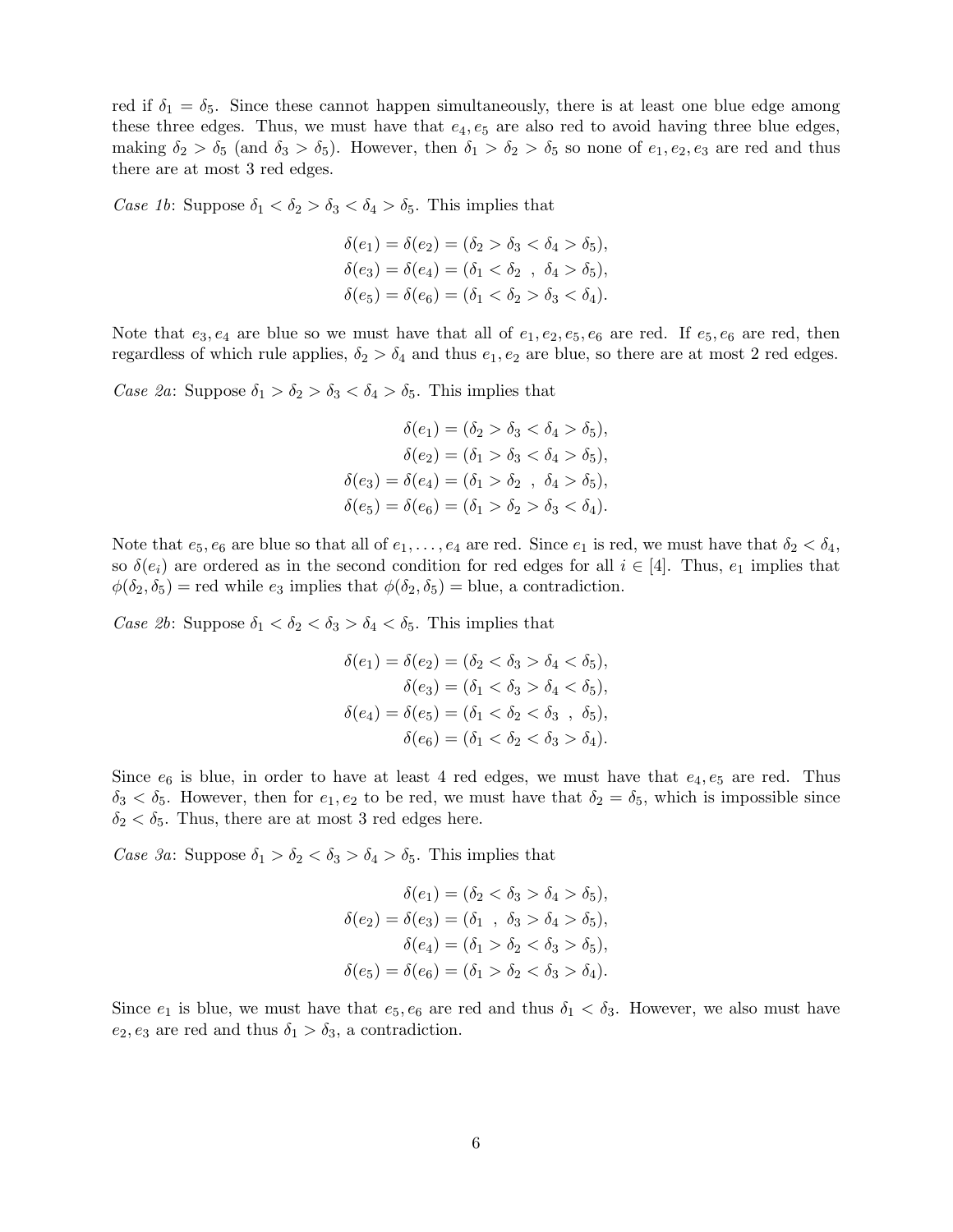Case 3b: Suppose  $\delta_1 < \delta_2 > \delta_3 < \delta_4 < \delta_5$ . This implies that

$$
\delta(e_1) = \delta(e_2) = (\delta_2 > \delta_3 < \delta_4 < \delta_5),
$$
  
\n
$$
\delta(e_3) = \delta(e_4) = (\delta_1 < \delta_2 , \delta_4 < \delta_5),
$$
  
\n
$$
\delta(e_5) = (\delta_1 < \delta_2 > \delta_3 < \delta_5),
$$
  
\n
$$
\delta(e_6) = (\delta_1 < \delta_2 > \delta_3 < \delta_4).
$$

Since  $e_1, e_2$  are blue, we must have that the remaining edges are red. If  $\delta_2 < \delta_4$ , then  $e_6$  is blue. Otherwise  $\delta_2 > \delta_4$ . First if  $\delta_1 = \delta_4$  then  $e_3, e_4$  are blue. Thus, for  $e_6$  to be red, we have that  $\delta_1 < \delta_3$ , which implies that  $\delta_1 < \delta_4 < \delta_5$ . From  $e_3$  being red, we find that  $\delta_2 > \delta_5$  as well. We then have that  $\phi(\delta_1, \delta_4)$  = red from  $e_6$  while  $\phi(\delta_1, \delta_4)$  = blue from  $e_3$ , a contradiction.

Case  $4a$ : Suppose  $\delta_1 > \delta_2 < \delta_3 < \delta_4 > \delta_5$ . This implies that

$$
\delta(e_1) = (\delta_2 < \delta_3 < \delta_4 > \delta_5),
$$
\n
$$
\delta(e_5) = \delta(e_6) = (\delta_1 > \delta_2 < \delta_3 < \delta_4).
$$

so we have at least 3 blue edges.

Case 4b: Suppose  $\delta_1 < \delta_2 > \delta_3 > \delta_4 < \delta_5$ . This implies that

$$
\delta(e_1) = \delta(e_2) = (\delta_2 > \delta_3 > \delta_4 < \delta_5), \n\delta(e_6) = (\delta_1 < \delta_2 > \delta_3 > \delta_4).
$$

so we have at least 3 blue edges.

Case 5: Suppose  $\delta_1 > \delta_2 < \delta_3 < \delta_4 < \delta_5$  or  $\delta_1 < \delta_2 > \delta_3 > \delta_4 > \delta_5$ . In the first case, each of  $\delta(e_4), \delta(e_5), \delta(e_6)$  is in the form  $\delta_1 > \delta_2 < \delta_i < \delta_j$  where  $i, j \in \{3, 4, 5\}$ , so these are blue. In the second case, each of  $\delta(e_4)$ ,  $\delta(e_5)$ ,  $\delta(e_6)$  is in the form  $\delta_1 < \delta_2 > \delta_i > \delta_j$  where  $i, j \in \{3, 4, 5\}$ , so these are blue.

Case 6: Suppose  $\delta_1 > \delta_2 > \delta_3 < \delta_4 < \delta_5$  or  $\delta_1 < \delta_2 < \delta_3 > \delta_4 > \delta_5$ . In the first case,

$$
\delta(e_1) = (\delta_2 > \delta_3 < \delta_4 < \delta_5), \n\delta(e_2) = (\delta_1 > \delta_3 < \delta_4 < \delta_5), \n\delta(e_6) = (\delta_1 > \delta_2 > \delta_3 < \delta_4).
$$

so there are at least 3 blue edges. In the second case,  $\delta(e_1), \delta(e_2)$  are both  $\delta_2 < \delta_3 > \delta_4 > \delta_5$  and thus blue. Similarly,  $\delta(e_6) = \delta_1 < \delta_2 < \delta_3 > \delta_4$ , so there are at least 3 blue edges.

Case 7: Suppose  $\delta_1 > \delta_2 > \delta_3 > \delta_4 < \delta_5$  or  $\delta_1 < \delta_2 < \delta_3 < \delta_4 > \delta_5$ . In the first case, each of  $\delta(e_1), \delta(e_2), \delta(e_3)$  is in the form  $\delta_i > \delta_j > \delta_4 < \delta_5$  for  $i, j \in [3]$  and thus blue. In the second case, each of  $\delta(e_1), \delta(e_2), \delta(e_3)$  is in the form  $\delta_i < \delta_j < \delta_4 > \delta_5$  for  $i, j \in [3]$  and thus blue.

Case 8a: Suppose  $\delta_1 > \delta_2 > \delta_3 > \delta_4 > \delta_5$ . This implies that

$$
\delta(e_1) = (\delta_2 > \delta_3 > \delta_4 > \delta_5),
$$
  
\n
$$
\delta(e_2) = (\delta_1 > \delta_3 > \delta_4 > \delta_5),
$$
  
\n
$$
\delta(e_3) = (\delta_1 > \delta_2 > \delta_4 > \delta_5),
$$
  
\n
$$
\delta(e_4) = (\delta_1 > \delta_2 > \delta_3 > \delta_5),
$$
  
\n
$$
\delta(e_5) = \delta(e_6) = (\delta_1 > \delta_2 > \delta_3 > \delta_4).
$$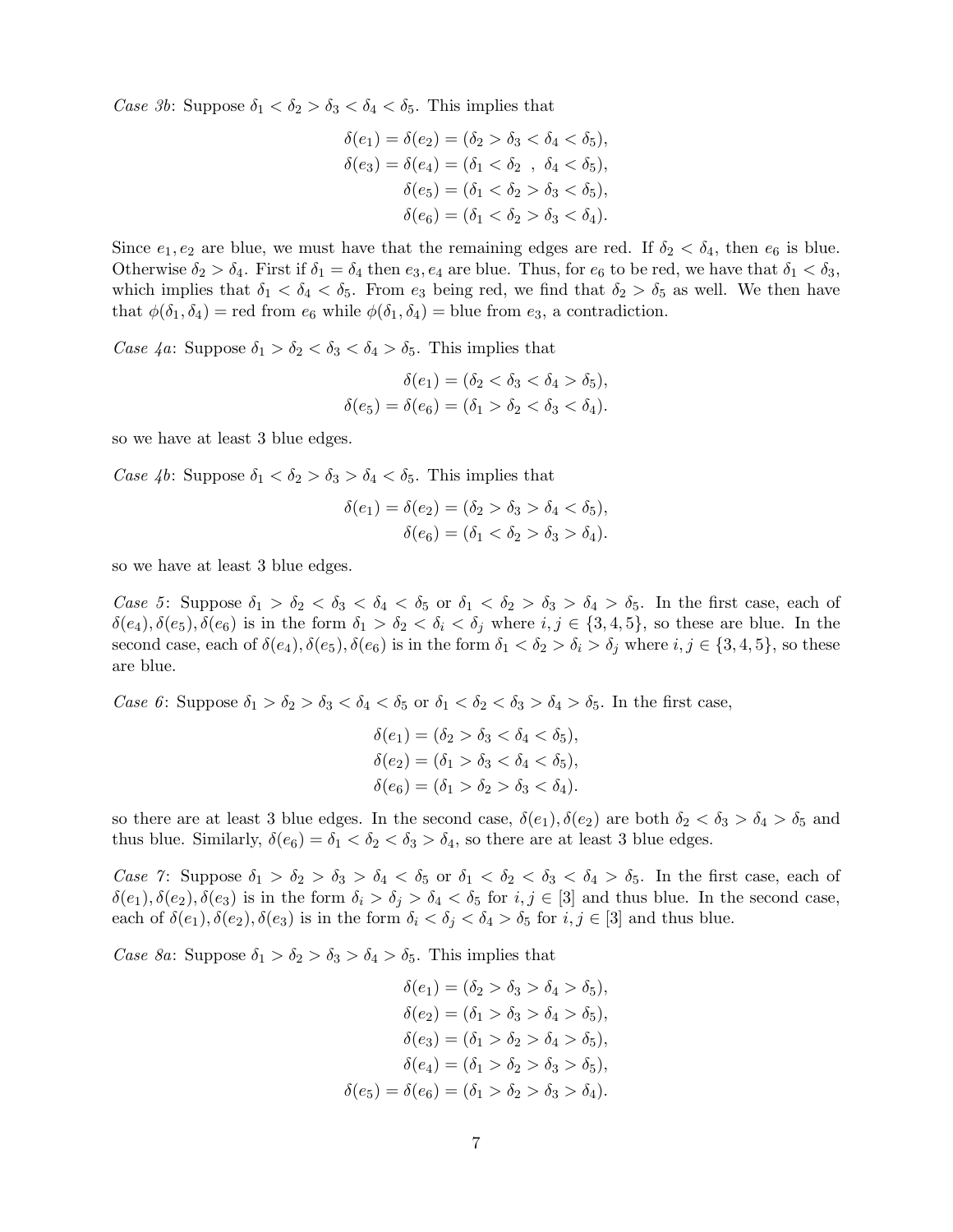First if  $e_5, e_6$  are red, then  $\phi(\delta_4, \delta_1)$  = blue implies that  $e_2, e_3$  are blue, and  $\phi(\delta_4, \delta_2)$  = blue implies that  $e_1$  is blue, a contradiction. Thus,  $e_5, e_6$  are blue and  $e_1$  must be red but then  $\phi(\delta_5, \delta_3)$  = blue implies that  $e_4$  is blue, a contradiction.

Case 8b: Suppose  $\delta_1 < \delta_2 < \delta_3 < \delta_4 < \delta_5$ . This implies that

$$
\delta(e_1) = \delta(e_2) = (\delta_2 < \delta_3 < \delta_4 < \delta_5),
$$
\n
$$
\delta(e_3) = (\delta_1 < \delta_3 < \delta_4 < \delta_5),
$$
\n
$$
\delta(e_4) = (\delta_1 < \delta_2 < \delta_4 < \delta_5),
$$
\n
$$
\delta(e_5) = (\delta_1 < \delta_2 < \delta_3 < \delta_5),
$$
\n
$$
\delta(e_6) = (\delta_1 < \delta_2 < \delta_3 < \delta_4).
$$

If  $e_1, e_2$  are red, then  $\phi(\delta_2, \delta_5)$  = blue implies that  $e_4, e_5$  are blue and  $\phi(\delta_2, \delta_4)$  = blue implies that  $e_6$  is blue, a contradiction. Thus,  $e_1, e_2$  are blue and  $e_6$  must be red but then  $\phi(\delta_1, \delta_3)$  = blue implies that  $e_3$  is blue, a contradiction.

Thus, for every 6 vertices in  $V = \{0, 1, ..., 2^{\lfloor 2^{cn} \rfloor} - 1\}$ ,  $\chi$  produces at most 3 red edges among them.

Now, we show that there is no blue  $K_{128n^4}^{(5)}$  in coloring  $\chi$ . We first make the following definitions. Given a sequence  $\{a_i\}_{i=1}^r \subseteq \mathbb{R}$  and  $j \in \{2,\ldots,r-1\}$ , we say that  $a_j$  is a local minimum if  $a_{j-1} > a_j < a_{j+1}$ , a local maximum if  $a_{j-1} < a_j > a_{j+1}$ , and a local extremum if it is either a local minimum or local maximum. In particular, when looking at some set of vertices  $\{v_1, \ldots, v_s\}$ where  $v_1 < v_2 < \cdots < v_s$  and considering the sequence  $\{\delta(v_i, v_{i+1})\}_{i=1}^{s-1}$ , by Property I,  $\delta(v_j, v_{j+1}) \neq$  $\delta(v_{i+1}, v_{i+2})$  for every j, so every nonmonotone sequence will have local extrema.

Set  $m = 128n^4$  and consider vertices  $v_1, \ldots, v_m \in V$  such that  $v_1 < v_2 < \cdots < v_m$ . Assume for the sake of contradiction that these m vertices correspond to a blue clique in the coloring  $\chi$ . Again, let  $\delta_i = \delta(v_i, v_{i+1})$ . We first note the following lemma.

<span id="page-7-0"></span>**Lemma 2.4.** There is no monotone subsequence  $\{\delta_{k_\ell}\}_{\ell=1}^n \subset \{\delta_i\}_{i=1}^{m-1}$  such that for any  $a, b, c, d \in$ [n] with  $a < b < c < d$ , there exists  $u_1, u_2, u_3, u_4, u_5 \subset \{v_1, \ldots, v_m\}$  such that  $\delta(u_1, \ldots, u_5) =$  $\{\delta_{k_a}, \delta_{k_b}, \delta_{k_c}, \delta_{k_d}\}.$ 

*Proof.* Indeed, if such a monotone subsequence existed, then as  $\chi(u_1, \ldots, u_5) =$  blue, we have that  ${\delta_{k_\ell}}_{\ell=1}^n$  would form an *n*-set with no bad 4-tuple in the graph coloring  $\phi$ , a contradiction. □

From this, we note that there is no integer  $j \in [m-n+1]$  such that the sequence  $\{\delta_i\}_{i=i}^{j+n-1}$  $i=j$  is monotone. Otherwise, by Property IV, we have that for any length 4 subsequence  $\{\delta_{i_1}, \delta_{i_2}, \delta_{i_3}, \delta_{i_4}\} \subset$  $\{\delta_i\}_{i=1}^{j+n-1}$  $i=j}^{j+n-1}$ , there is a 5-tuple  $e \subset \{v_1, \ldots, v_m\}$  such that  $\delta(e)$  corresponds to this monotone sequence. From here, we apply Lemma [2.4](#page-7-0) to get a contradiction. Thus, we can find a sequence of consecutive local extrema and from this extract a sequence of local maxima  $\delta_{i_1}, \ldots, \delta_{i_{32n^3}}$ .

We now restrict our attention to this sequence of local maxima  $(\delta_{i_1}, \ldots, \delta_{i_{32n^3}})$ . Note that any two local maxima are distinct: assume for the sake of contradiction that we have maxima  $\delta_{i_j} = \delta_{i_k}$ where  $j < k$ . First consider if there is no  $\delta_{\ell}$  for  $i_j < \ell < i_k$  such that  $\delta_{\ell} > \delta_{i_j} = \delta_{i_k}$ . Then,  $\delta(v_{i_j}, v_{i_k}) = \delta_{i_j} = \delta_{i_k} = \delta(v_{i_k}, v_{i_k+1})$ , a contradiction of Property I. Otherwise, there exists  $i_j < \ell <$  $i_k$  such that  $\delta_\ell > \delta_{i_j} = \delta_{i_k}$ . By letting  $\ell$  correspond to the maximum  $\delta_\ell$  in this range, we have

$$
\delta(v_{i_j}, v_{i_j+1}, v_{i_k-1}, v_{i_k}, v_{i_k+1}) = (\delta_{i_j} < \delta_\ell > \delta_{i_k-1} < \delta_{i_k}),
$$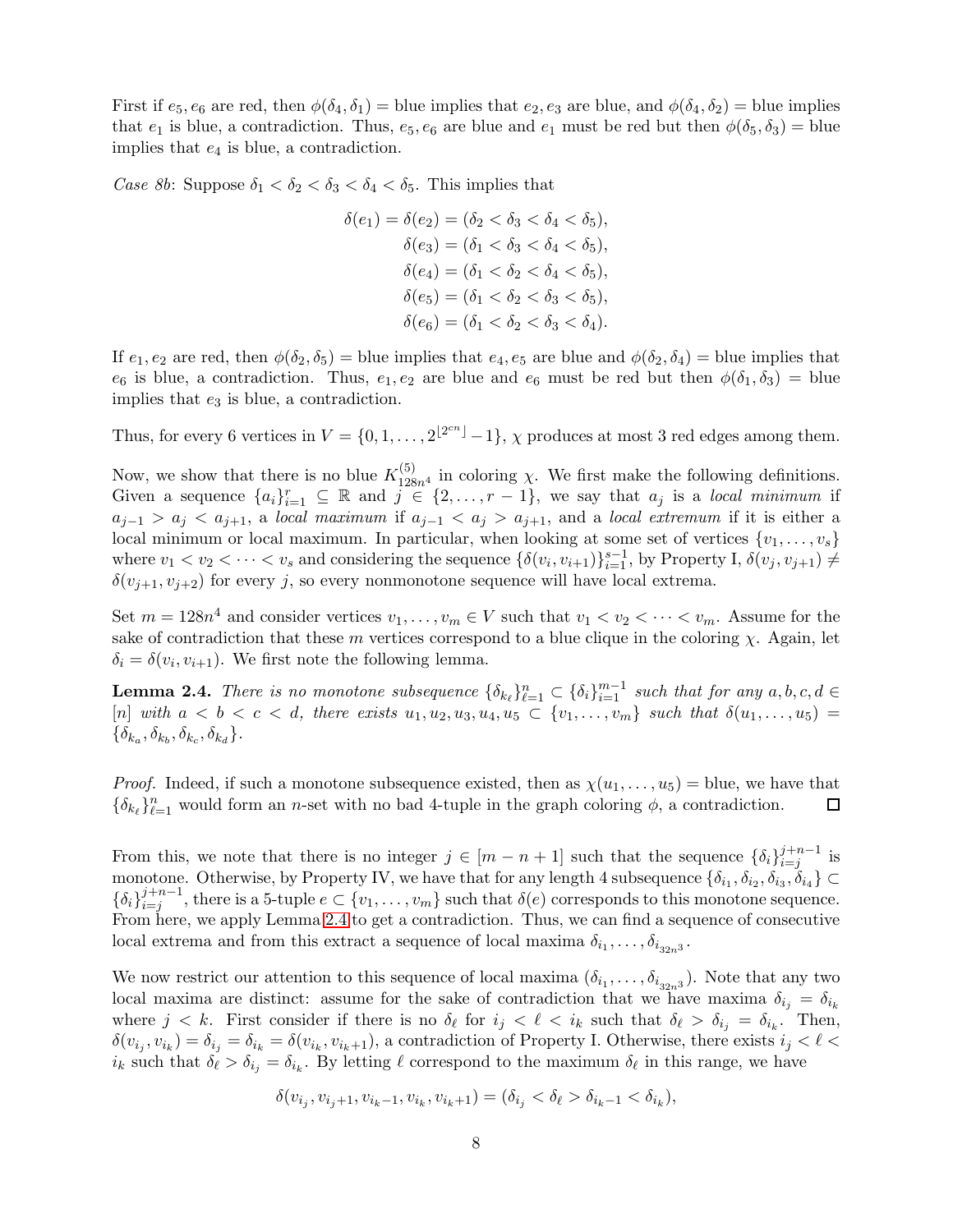which implies that  $\chi(v_{i_j}, v_{i_j+1}, v_{i_k-1}, v_{i_k}, v_{i_k+1}) = \text{red as } \delta_{i_j} = \delta_{i_k}$ , contradiction.

Moreover, there is no  $j \in [32n^3 - n + 1]$  such that the sequence  $\{\delta_{i_k}\}_{k=1}^{j+n-1}$  $\sum_{k=j}^{j+n-1}$  is monotone. If there is such j and the sequence is increasing, for any  $a, b, c, d \in \{j, j+1, \ldots, j+n-1\}$  with  $a < b < c < d$ , then

$$
\delta(v_{i_a}, v_{i_a+1}, v_{i_b+1}, v_{i_c+1}, v_{i_d+1}) = (\delta_{i_a} < \delta_{i_b} < \delta_{i_c} < \delta_{i_d}).
$$

This follows by Property II; in particular, if there exists  $\ell$  such that  $i_a + 1 \leq \ell \leq i_b + 1$  and  $\delta_{\ell} > \delta_{i_b}$ , then there must exist some greater local maxima between  $\delta_{i_a}$  and  $\delta_{i_b}$ , a contradiction of the monotonicity of  $\{\delta_{i_k}\}_{k=j}^{j+n-1}$  $k=j^{n-1}$ , as these are consecutive local maxima. Thus, by Lemma [2.4,](#page-7-0) we have a contradiction.

Similarly, if the sequence is decreasing, consider any  $a, b, c, d \in \{j, j + 1, \ldots, j + n - 1\}$  with  $a < b < c < d$ . Then

$$
\delta(v_{i_a}, v_{i_b}, v_{i_c}, v_{i_d}, v_{i_d+1}) = (\delta_{i_a} > \delta_{i_b} > \delta_{i_c} > \delta_{i_d}).
$$

As with the above, we apply Lemma [2.4](#page-7-0) to derive a contradiction.

Thus, within the sequence  $(\delta_{i_1}, \delta_{i_2}, \ldots, \delta_{i_{32n^3}})$ , we can find a subsequence of consecutive local extrema  $\delta_{j_1},\ldots,\delta_{j_{16n^2}}$ , where  $\delta_{j_1},\delta_{j_3},\ldots,\delta_{j_{16n^2-1}}$  are local maxima and  $\delta_{j_2},\delta_{j_4},\ldots,\delta_{j_{16n^2}}$  are local minima (with respect to the sequence  $\delta_{i_1}, \delta_{i_2}, \ldots, \delta_{i_{32n^3}}$ ).

We now claim that there exists  $k \in \{4n+1, 4n+2, \ldots, 16n^2 - 4n\}$  such that  $\delta_{j_\ell} < \delta_{j_k}$  if  $k - 4n \leq$  $\ell \leq k+4n$  and  $\ell \neq k$ . Assume for the sake of contradiction that this is not the case. We then recursively build the following sets  $S_r, T_r$ . Start with  $S_0 = T_0 = \emptyset, \sigma_0 = 0, \tau_0 = 16n^2 + 1$ . At each step r,

- 1.  $\sigma_r = 0$  if  $S_r$  is empty and  $\sigma_r = \max(S_r)$  otherwise. Similarly,  $\tau_r = 16n^2 + 1$  if  $T_r$  is empty and  $\tau_r = \min(T_r)$  otherwise.
- 2. If  $s \in S_r$  and  $s < \ell < \tau_r$ , then  $\delta_{j_s} > \delta_{j_\ell}$ . Similarly if  $t \in T_r$  and  $\sigma_r < \ell < t$ , then  $\delta_{j_t} > \delta_{j_\ell}$ .
- 3.  $|S_r| + |T_r| = r$  and  $\tau_r \sigma_r \ge 16n^2 4nr$ .

Note that these properties hold for  $r = 0$  by definition. Now assume that we have  $S_r, T_r, \sigma_r, \tau_r$ satisfying the desired properties for some  $r < 2n$ . Note that by the properties, we have that

$$
\tau_r - \sigma_r \ge 16n^2 - 4nr > 16n^2 - 8n^2 \ge 8n^2 > 0.
$$

Consider  $\sigma_r < k < \tau_r$  such that  $\delta_{j_k} = \max_{\sigma_r < \ell \leq \tau_r} \delta_{j_\ell}$ . If  $k - \sigma_r > 4n$  and  $\tau_r - k > 4n$ , then k would satisfy that  $\delta_{j_\ell} < \delta_{j_k}$  if  $k - 4n \leq \ell \leq k + 4n$  and  $\ell \neq k$ , a contradiction. Now if  $k - \sigma_r \leq 4n$ , set

$$
S_{r+1} = S_r \cup \{k\}, \quad T_{r+1} = T_r, \quad \sigma_{r+1} = k, \quad \tau_{r+1} = \tau_r.
$$

Then, the first property holds by definition. The second property holds for every  $s \in S_r, t \in T_r$ by assumption, and it holds for  $k \in S_{r+1}$  since  $\delta_{j_k} = \max_{\sigma_r < \ell < \tau_r} \delta_{j_\ell}$ . The first part of the third property clearly holds and

$$
\tau_{r+1} - \sigma_{r+1} = \tau_r - k \ge \tau_r - \sigma_r - 4n \ge 16n^2 - 4n(r+1).
$$

Otherwise if  $\tau_r - k \leq 4n$ , set

$$
S_{r+1} = S_r, \quad T_{r+1} = T_r \cup \{k\}, \quad \sigma_{r+1} = \sigma_r, \quad \tau_{r+1} = k.
$$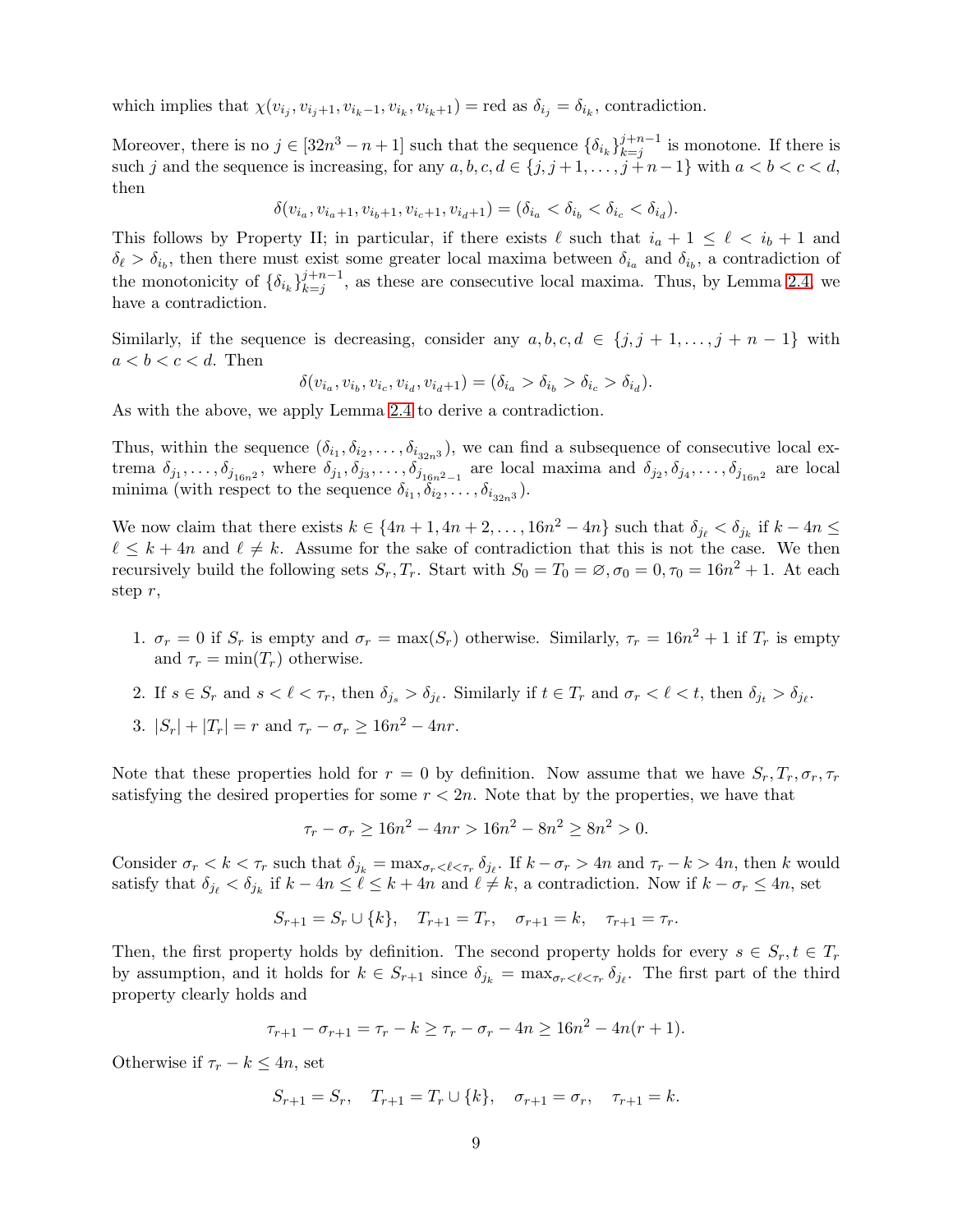By the same reasoning, the three properties hold as desired. Thus, we can construct these sets while  $r \leq 2n$ .

Now, consider  $S_{2n}, T_{2n}$ . Since  $|S_{2n}| + |T_{2n}| = 2n$ , at least one of these sets has size at least n. If  $|S_{2n}| \ge n$ , consider  $\{s_1, \ldots, s_n\} \subseteq S_{2n}$  where  $i < j \Rightarrow s_i < s_j$ . Then, since  $\min(T_{2n}) > \max(S_{2n})$ by Property 3 and 1, by Property 2 we have

$$
\delta_{j_{s_1}} > \delta_{j_{s_2}} > \cdots > \delta_{j_{s_n}}.
$$

In particular, Property 2 implies that for  $a, b, c, d \in [n]$  and  $a < b < c < d$ ,

$$
\delta(v_{j_{s_a}}, v_{j_{s_b}}, v_{j_{s_c}}, v_{j_{s_d}}, v_{j_{s_d}+1}) = (\delta_{j_{s_a}} > \delta_{j_{s_b}} > \delta_{j_{s_c}} > \delta_{j_{s_d}}),
$$

and thus, by Lemma [2.4,](#page-7-0) we have a contradiction. If instead  $|T_{2n}| \geq n$ , a similar argument shows that we derive a contradiction. Thus, such a  $k$  exists and note that in particular  $k$  must be odd.

Order the set of local minima  $\{\delta_{j_{k-4n+1}}, \delta_{j_{k-4n+3}}, \ldots, \delta_{j_{k+4n-1}}\}$  in increasing order as  $\gamma_1, \ldots, \gamma_{4n}$ . Let

$$
A' = \{\delta_{j_{k-4n+1}}, \delta_{j_{k-4n+3}}, \ldots, \delta_{j_{k-1}}\} \text{ and } B' = \{\delta_{j_{k+1}}, \delta_{j_{k+3}}, \ldots, \delta_{j_{k+4n-1}}\}.
$$

Note that since  $A', B'$  partition  $\{\delta_{j_{k-4n+1}}, \delta_{j_{k-4n+3}}, \ldots, \delta_{j_{k+4n-1}}\}$ , either  $|A' \cap \{\gamma_1, \ldots, \gamma_{2n}\}| \geq n$  or  $|B' \cap \{\gamma_1, \ldots, \gamma_{2n}\}| \geq n$ . Without loss of generality, we assume that the former occurs since a symmetric argument would follow otherwise. Then, we also have that  $|B' \cap {\gamma_{2n+1}, \ldots, \gamma_{4n}}| \geq n$ . Set

$$
A = A' \cap \{ \gamma_1, \ldots, \gamma_{2n} \} \text{ and } B = B' \cap \{ \gamma_{2n+1}, \ldots, \gamma_{4n} \}.
$$

Let  $a \in A$  and  $b \in B$ . By definition,  $\delta_{j_a} < \delta_{j_b}$ , and note that  $b < k + 4n \Rightarrow b + 1 \leq k + 4n$ , so

$$
\delta(v_{j_a}, v_{j_a+1}, v_{j_b}, v_{j_b+1}, v_{j_{b+1}+1}) = (\delta_{j_a} < \delta_{j_b} > \delta_{j_b} < \delta_{j_{b+1}}),
$$

where  $\delta_{j_k} > \delta_{j_{k+1}}$  by definition. Since

$$
\chi(v_{j_a}, v_{j_a+1}, v_{j_b}, v_{j_b+1}, v_{j_{b+1}+1}) = \text{blue},
$$

we cannot have both  $\phi(\delta_{j_a}, \delta_{j_{b+1}}) = \text{red}$  and  $\phi(\delta_{j_a}, \delta_{j_b}) = \text{blue}$ . Finally, restricting to any n elements of A, B and letting

$$
C = \{ \delta_{j_{b+1}} : \delta_{j_b} \in B \},\
$$

and defining  $f: B \to C$  via  $\delta_{j_b} \mapsto \delta_{j_{b+1}}$ , we obtain 3 disjoint *n*-sets with precisely the structure avoided in the graph coloring  $\phi$ , a contradiction.

Thus,  $\chi$  does not produce a blue  $K_{128n^4}^{(5)}$  on V.

### 3 Concluding remarks

We have determined the tower growth rate for  $r_k(k+1, k-1; n)$ . Thus, the only problem remaining for the Erd˝os-Hajnal hypergraph Ramsey conjecture, is to determine the tower growth rate for  $r_k(k + 1, k; n).$ 

Let us remark that similar arguments show that  $r_5(6, 5; 4n^2) > 2^{r_4(5, 4; n)}$ . To define such a coloring, let  $N = r_4(5, 4; n) - 1$  and let  $\varphi$  be a red/blue coloring of the 4-tuples of  $\{0, \ldots, N-1\}$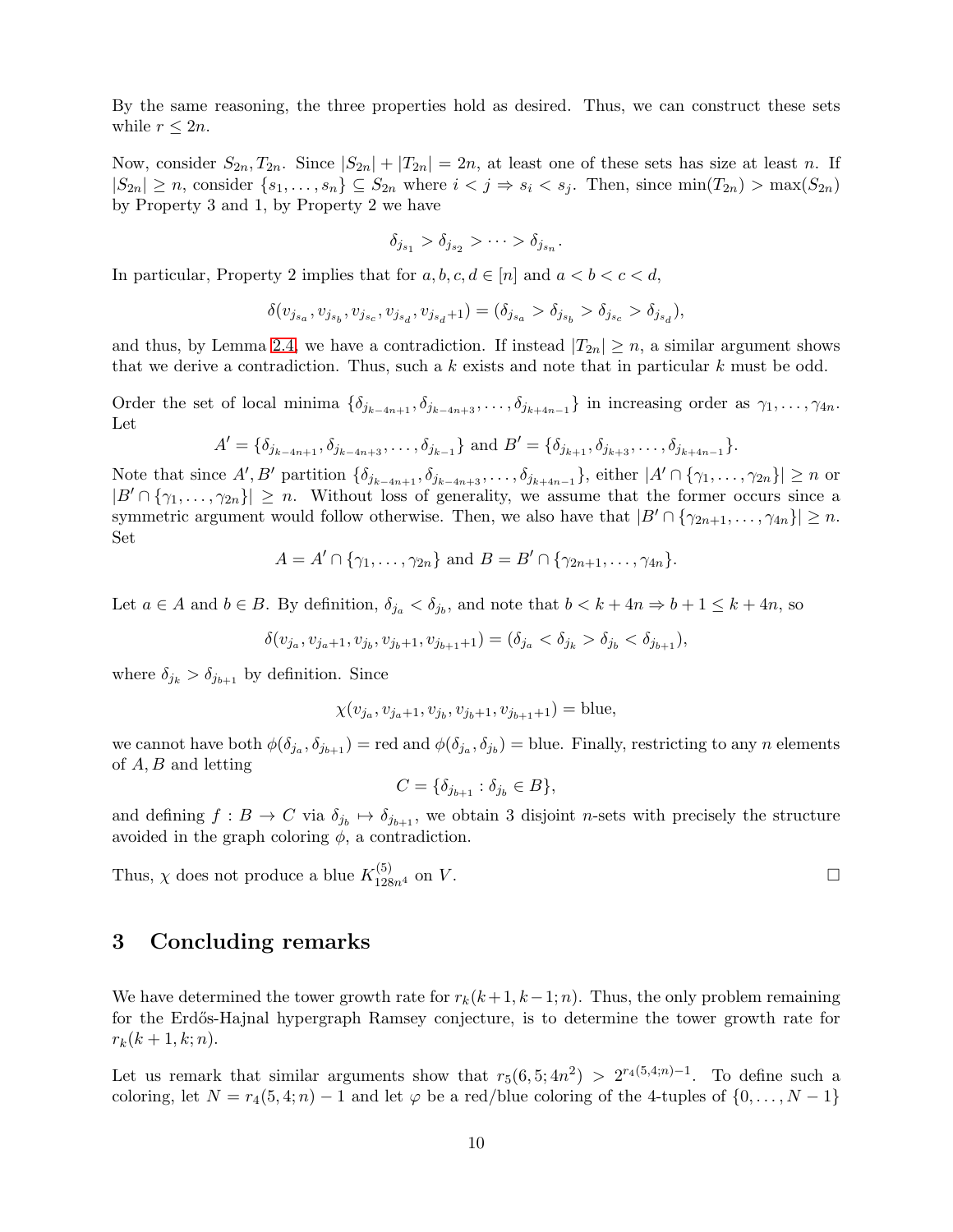such that there are there are at most 3 red edges among every 5 vertices and there is no blue clique of size n. We then color the 5-tuples of  $V = \{0, 1, \ldots, 2^N - 1\}$  so that  $\chi$  produces at most 4 red edges among any 6 vertices and  $\chi$  does not produce a blue clique of size  $4n^2$ . For vertices  $v_1, \ldots, v_5$ with  $v_1 < v_2 < \cdots < v_5$ , let  $\delta_i = \delta(v_i, v_{i+1})$ . We set  $\chi(v_1, \ldots, v_5)$  = red if:

- 1. We have that  $\delta_1, \delta_2, \delta_3, \delta_4$  are monotone and  $\varphi(\delta_1, \delta_2, \delta_3, \delta_4)$  = red.
- 2. We have that  $\delta_1 > \delta_2 < \delta_3 > \delta_4$  and  $\delta_1 < \delta_3$ .

Together with Lemma [2.1,](#page-2-1) showing that  $r_4(5, 4; n)$  grows double exponential in a power of n would thus show that  $r_k(k + 1, k; n) = \text{twr}_{k-1}(n^{\Theta(1)})$ .

#### <span id="page-10-6"></span>References

- <span id="page-10-7"></span>[1] M. Ajtai, J. Komlós, and E. Szemerédi, A note on Ramsey numbers, J. Combin. Theory Ser. A 29 (1980), 354–360.
- <span id="page-10-8"></span>[2] T. Bohman, The triangle-free process,  $Adv. Math. 221 (2009), 1653-1677.$
- [3] T. Bohman and P. Keevash, The early evolution of the *H*-free process, *Invent. Math.* 181 (2010), 291–336.
- <span id="page-10-5"></span><span id="page-10-2"></span>[4] D. Conlon, A new upper bound for diagonal Ramsey numbers, Ann. Math. 170 (2009), 941– 960.
- <span id="page-10-9"></span>[5] F. R. K. Chung, Open problems of Paul Erdős in graph theory, J. Graph Theory 25 (1997), 3–36.
- <span id="page-10-0"></span>[6] D. Conlon, J. Fox, and B. Sudakov, Hypergraph Ramsey numbers, J. Amer. Math. Soc. 23 (2010), 247–266.
- <span id="page-10-12"></span>[7] P. Erdős, Some remarks on the theory of graphs, *Bull. Amer. Math. Soc.* **53** (1947), 292–294.
- <span id="page-10-11"></span>[8] P. Erdős and H. Hanani, On a limit theorem in combinatorial analysis, *Publ. Math Debrecen*, 10 (1963), 10–13
- [9] P. Erd˝os and A. Hajnal, On Ramsey like theorems, problems and results, Combinatorics (Proc. Conf. Combinatorial Math., Math. Inst., Oxford, 1972), pp. 123–140, Inst. Math. Appl., Southhend-on-Sea, 1972.
- <span id="page-10-4"></span><span id="page-10-3"></span>[10] P. Erdős, A. Hajnal, and R. Rado, Partition relations for cardinal numbers, Acta Math. Acad. Sci. Hungar. 16 (1965), 93–196.
- [11] P. Erdős and R. Rado, Combinatorial theorems on classifications of subsets of a given set, Proc. Lond. Math. Soc. 3 (1952), 417–439.
- <span id="page-10-10"></span><span id="page-10-1"></span>[12] P. Erdős and G. Szekeres, A combinatorial problem in geometry, *Compos. Math.* 2 (1935), 463–470.
- [13] D. Mubayi, A. Suk, New lower bounds for hypergraph Ramsey numbers, Bull. Lond. Math. *Soc.* 50 (2018), 189–201.